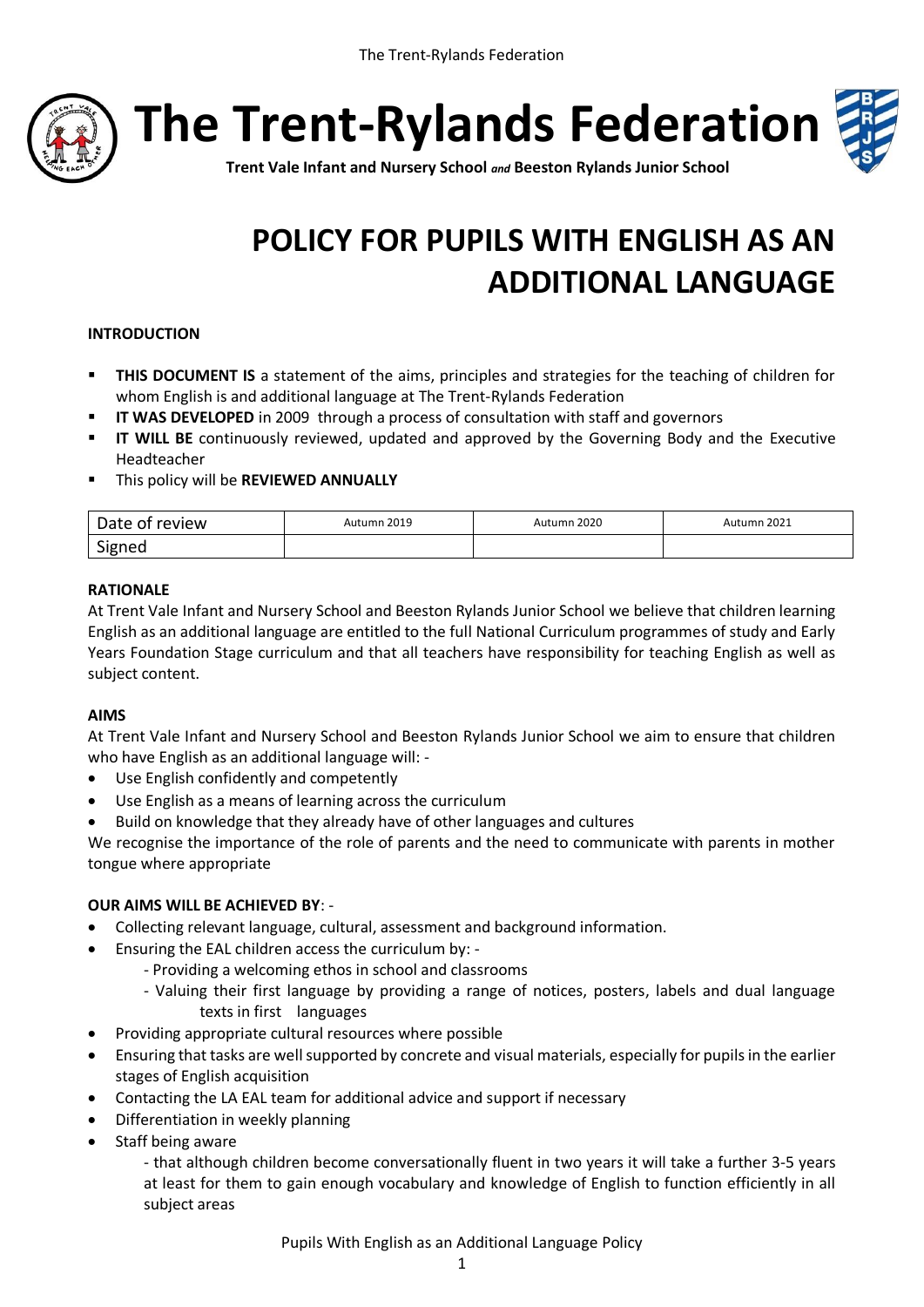- that EAL children learn most efficiently working in collaborative groups with able and fluent English speakers

#### **ASSESSMENT FOR LEARNING**

*This is in accordance with the school's Assessment for Learning policy and Assessment Cycle.*

#### **MONITORING AND EVALUATION**

*This is in accordance with the school's Monitoring and Evaluation policy and timetable.*

#### **PUPILS WITH ADDITIONAL LEARNING NEEDS (including SEND)**

*This is in accordance with the school's Special Educational Needs policy.*

#### **EQUAL OPPORTUNITIES**

*This is in accordance with the school's Equal Opportunities policy and Equality policy.*

#### **HOMEWORK**

*.*

*This is in accordance with the school's Homework policy.*

#### **RESOURCES**

- Previous advice from the EAL team (Headteacher's office)
- Admission procedure and induction for beginner bilingual pupils (see Appendix 1)
- Information about a new bilingual pupil form (see Appendix 2)
- Languages I speak with my family form (see Appendix 3)

#### **OTHER POLICY DOCUMENTS THAT UNDERPIN THIS POLICY FOR PUPILS WITH EAL**

- **SINGLE EQUALITY POLICY**
- **ASSESSMENT FOR LEARNING POLICY**
- **SPECIAL EDUCATIONALNEEDS POLICY**
- SMSC including BRITISH (HUMAN) VALUES
- **CURRICULUM POLICY AND FRAMEWORK**
- **TEACHING AND LEARNING POLICY**
- **CURRICULUM PLANNING POLICY**
- **MARKING AND FEEDBACK POLICY** 
	- **MONITORING AND EVALUATION POLICY**
	- **HOMEWORK POLICY**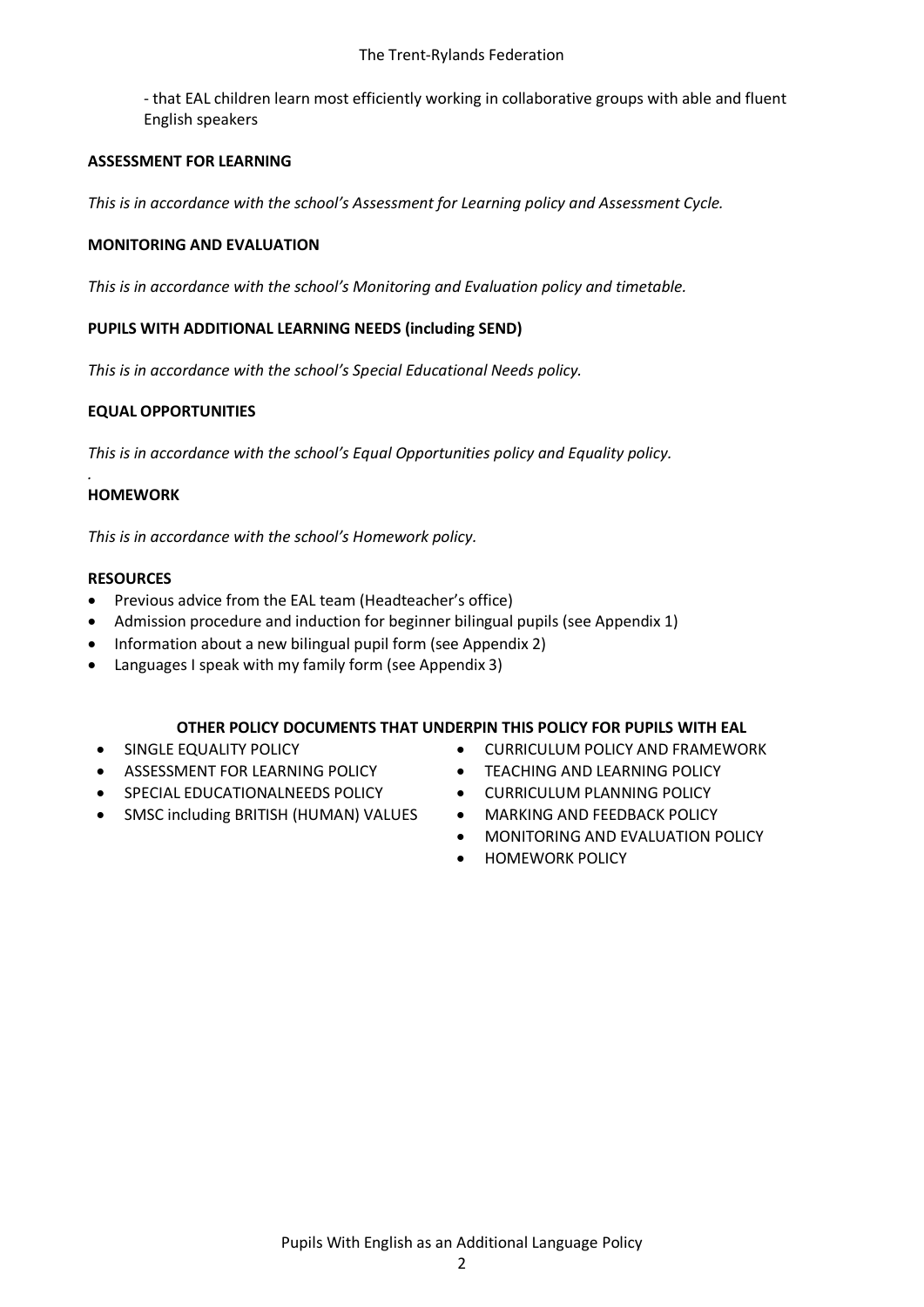#### Appendix 1

### **Trent Vale Infant and Nursery School and Beestn Rylands Junior School Admission Procedure and Induction for Beginner Bilingual Pupils**

#### **Initial enquiry at school**

If during the initial enquiry at school it becomes apparent that the child is a bilingual pupil with English as an additional language then an appointment should be made for the parent and child to meet the Headteacher. If necessary it will be arranged for an interpreter to attend this meeting.

#### **Prior to the pupil's start date**

Appointment with the Headteacher

- Tour the school and possible introduction to their new class teacher
- Complete the 'Information about a new bilingual pupil' form. This will include pronunciation of the child's name, levels of attainment in home language, features of home language and any cultural needs.
- Request an appropriate bilingual picture dictionary to be provided if possible.
- Take child's photograph.
- Enquire about any current links with children already in school.

Parents to be given: -

- A copy of the school prospectus.
- Information on school routines, times, uniform, holidays, attendance, dinners etc.

Staff to be informed of new arrival and shown photograph.

Headteacher to discuss background of pupil and their needs with designated class teacher.

#### **First day**

- JM/JH to greet parents and child at the main entrance and accompany child to class
- Class teacher to introduce child to the class and class to greet child in their home language
- Child to be introduced to another same language speaker if possible
- JM to visit child during the day
- At home time child to be handed over to the parents at the classroom door

#### **First two weeks**

Class teacher to:-

- Tell other children in the class background information on where new pupil has come from and information on language(s) spoken at home
- Display examples of home language
- Teach class greetings and simple words in child's own language
- Teach new pupil survival language, (yes, no, toilet, please, thank you, hello, goodbye). Give fan of words with photographs.
- Pair up child with an articulate, competent buddy
- Child to have access to a bilingual picture dictionary bought in by parents or purchased by school.
- Regularly feedback to parents

Teaching assistant(s) to: -

Pupils With English as an Additional Language Policy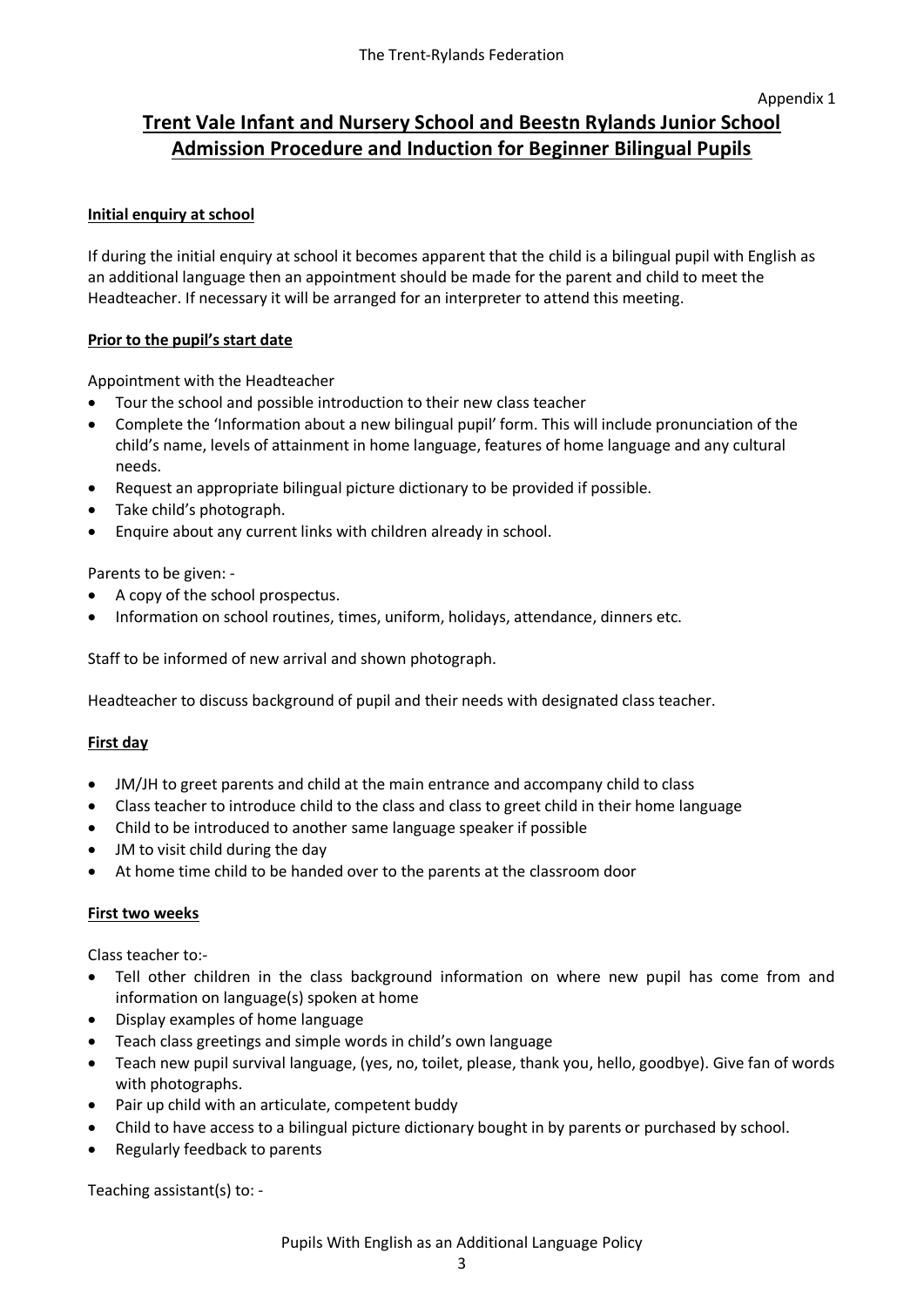- Provide in class support
- Familiarise new pupil with school by taking them on a tour with another same language speaker if possible
- Link child regularly with same language speaker
- Regularly liaise with class teacher on new pupil's progress
- Complete the 'languages I speak with my family' form
- Provide on going support as needed